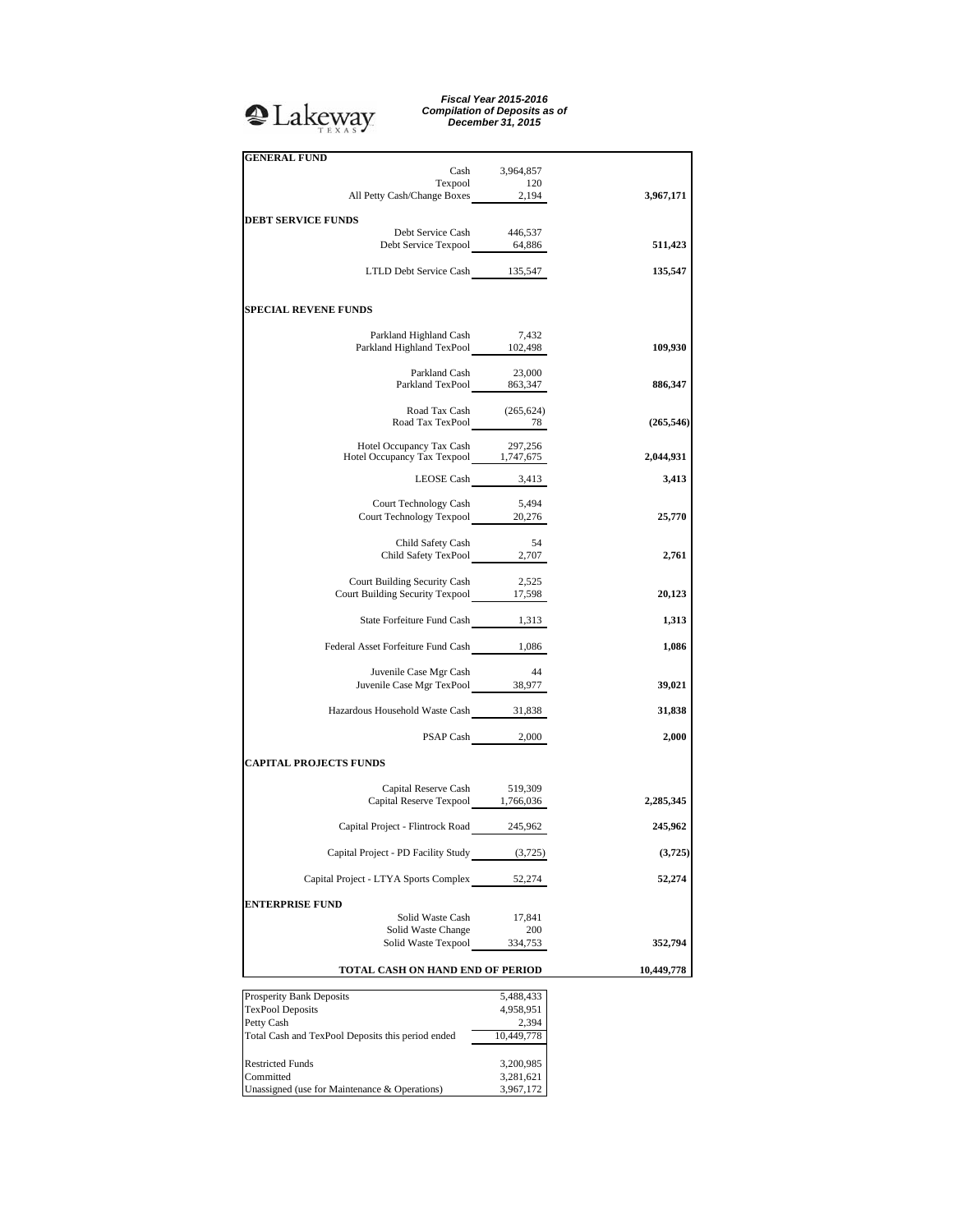## **STATEMENT OF REVENUES AND EXPENDITURES - GENERAL FUND FOR THE MONTH ENDED DECEMBER 31, 2015**

|                                              | YEAR TO DATE |               |    | <b>ANNUAL</b>                        |        |                                 |                                            |               |                |  |                                   |              |                          |
|----------------------------------------------|--------------|---------------|----|--------------------------------------|--------|---------------------------------|--------------------------------------------|---------------|----------------|--|-----------------------------------|--------------|--------------------------|
|                                              |              | <b>BUDGET</b> |    | <b>ACTUAL &amp;</b><br><b>ENCUMB</b> |        | <b>VARIANCE</b>                 | $%$ of<br><b>Budget</b><br><b>Realized</b> |               | <b>BUDGET</b>  |  | <b>PROJECTED</b><br><b>ACTUAL</b> |              | <b>VARIANCE</b>          |
| <b>REVENUES</b>                              |              |               |    |                                      |        |                                 |                                            |               |                |  |                                   |              |                          |
| <b>AD VALOREM TAXES</b>                      | \$           | 2,476,632 \$  |    | 2,545,689 \$                         |        | 69,057                          | 52%                                        | $\mathcal{S}$ | $4,920,611$ \$ |  | $4,920,611$ \$                    |              |                          |
| <b>FRANCHISE FEES</b>                        |              |               |    |                                      |        |                                 | 0%                                         |               | 1,008,800      |  | 1,008,800                         |              |                          |
| <b>SALES &amp; DRINK TAX</b>                 |              | 800,893       |    | 878,719                              |        | 77,826                          | 27%                                        |               | 3,214,714      |  | 3,214,714                         |              |                          |
| <b>BLDG &amp; DEVELOPMENT SERVICES</b>       |              | 245,448       |    | 229,289                              |        | (16, 159)                       | 16%                                        |               | 1,416,400      |  | 1,416,400                         |              |                          |
| MUNICIPAL COURT                              |              | 184,750       |    | 205,321                              |        | 20,571                          | 28%                                        |               | 739,000        |  | 739,000                           |              |                          |
| <b>INTEREST INCOME</b>                       |              | 8,061         |    | 7,459                                |        | (602)                           | 24%                                        |               | 31,100         |  | 31,100                            |              |                          |
| <b>MISCELLANEOUS</b>                         |              | 4,625         |    | 4,622                                |        | (3)                             | 2%                                         |               | 232,700        |  | 232,700                           |              |                          |
| <b>PARKS &amp; RECREATION</b>                |              | 83,710        |    | 82,081                               |        | (1,629)                         | 14%                                        |               | 578,400        |  | 578,400                           |              | $\overline{\phantom{a}}$ |
| DONATIONS/GRANTS                             |              | 250           |    | 1,276                                |        | 1,026                           | 18%                                        |               | 7,000          |  | 7,000                             |              |                          |
| <b>TOTAL REVENUES</b>                        | \$           | 3,804,369     | \$ | 3,954,456 \$                         |        | 150,087                         | 33%                                        | \$            | 12,148,725     |  | \$12,148,725                      | $\mathbf{s}$ |                          |
| <b>EXPENDITURES</b>                          |              |               |    |                                      |        |                                 |                                            |               |                |  |                                   |              |                          |
| <b>GENERAL SERVICES</b>                      | \$           | $170,101$ \$  |    | 139,061 \$                           |        | 31,040                          | 28%                                        | $\mathcal{S}$ | 501,054 \$     |  | 501,054 \$                        |              |                          |
| <b>ADMINISTRATION</b>                        |              | 194,159       |    | 186,843                              |        | 7,316                           | 24%                                        |               | 791,974        |  | 791,974                           |              |                          |
| <b>FINANCE</b>                               |              | 141,781       |    | 128,482                              |        | 13,299                          | 25%                                        |               | 510,268        |  | 500,268                           |              | $10,000$ (1)             |
| <b>POLICE</b>                                |              | 1,144,332     |    | 1,119,470                            |        | 24,862                          | 24%                                        |               | 4,581,015      |  | 4,571,015                         |              | $10,000$ (1)             |
| <b>PUBLIC WORKS</b>                          |              | 312,484       |    | 296,914                              |        | 15,570                          | 32%                                        |               | 917,195        |  | 917,195                           |              |                          |
| MUNICIPAL COURT                              |              | 169,709       |    | 168,039                              |        | 1,670                           | 26%                                        |               | 634,371        |  | 634,371                           |              |                          |
| <b>BLDG &amp; DEVELOPMENT SERVICES</b>       |              | 336,589       |    | 268,191                              |        | 68,398                          | 18%                                        |               | 1,460,795      |  | 1,445,795                         |              | $15,000$ (1)             |
| <b>PARKS &amp; RECREATION</b>                |              | 563,747       |    | 508,752                              |        | 54,995                          | 19%                                        |               | 2,729,691      |  | 2,709,691                         |              | $20,000$ (1)             |
| <b>TOTAL EXPENDITURES</b>                    | \$           | 3,032,902     | \$ | 2,815,752 \$                         |        | 217,150                         | 23%                                        | \$            | 12,126,363     |  | \$12,071,363                      | \$           | 55,000                   |
| <b>REVENUES OVER/(UNDER) EXPENDITURES</b> \$ |              | 771,467       | \$ | 1,138,704 \$                         |        | 367,237                         |                                            | \$            | $22,362$ \$    |  | 77,362 \$                         |              | 55,000                   |
| <b>OTHER FINANCING SOURCES/(USES)</b>        |              |               |    |                                      |        |                                 |                                            |               |                |  |                                   |              |                          |
| TRANSFER TO CAPITAL RESERVE FUND             | \$           | 350,000 \$    |    |                                      | $-$ \$ |                                 |                                            | \$            | $(350,000)$ \$ |  | $(350,000)$ \$                    |              |                          |
|                                              |              |               |    |                                      |        | <b>FUND BALANCE - BEGINNING</b> |                                            | \$            | 3,599,510 \$   |  | 3,599,510                         | \$           |                          |
|                                              |              |               |    | <b>FUND BALANCE - ENDING</b>         |        |                                 |                                            |               | 3,271,872      |  | 3,326,872                         | \$.          | 55,000                   |
|                                              |              |               |    | <b>FUND BALANCE RATIO</b>            |        |                                 |                                            |               | 27%            |  | 28%                               |              |                          |

(1) Salary savings due to vacant personnel postions.